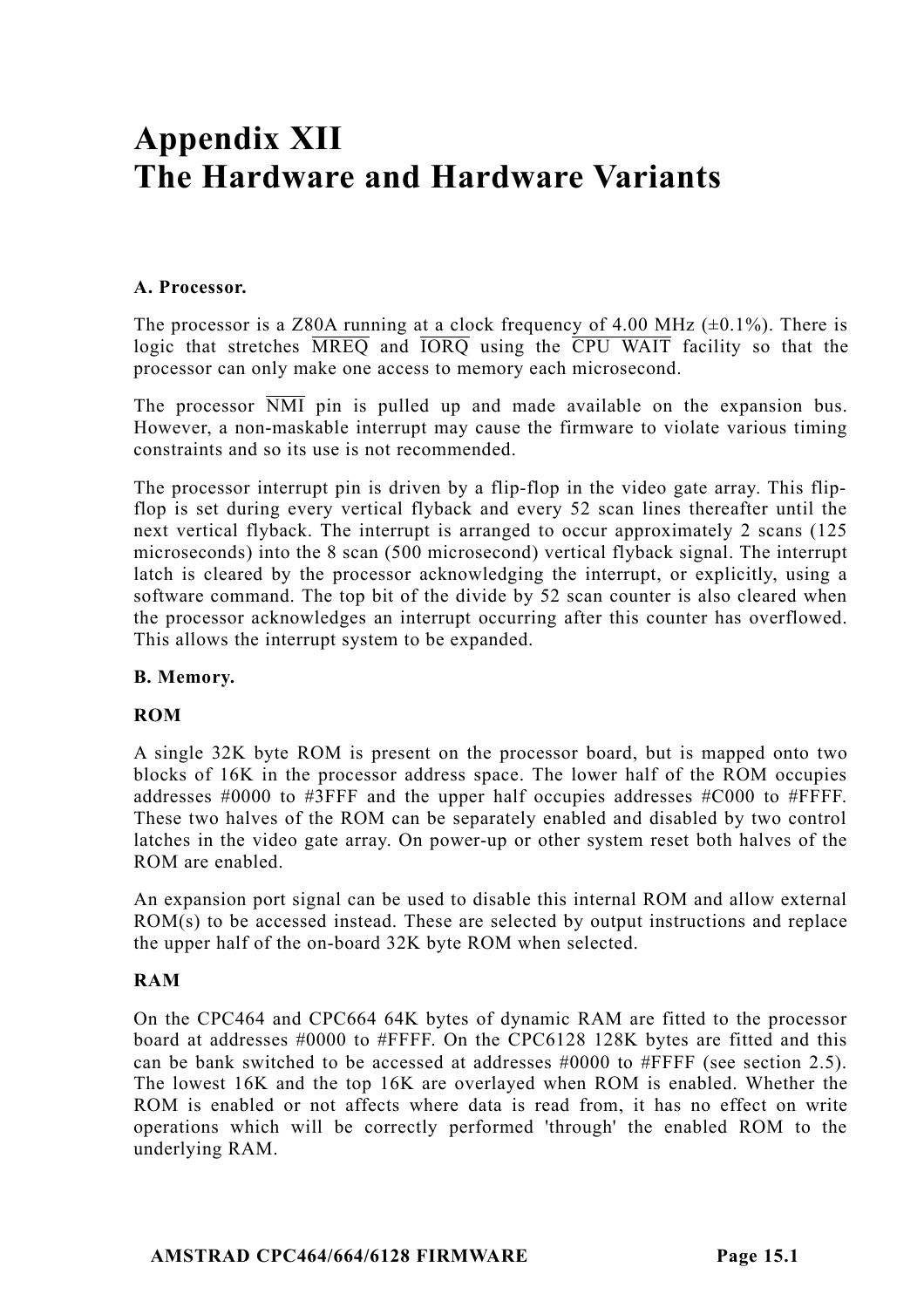## **VDU SCREEN MEMORY**

The display uses 16K of the processor RAM memory as screen refresh memory. On the 464 and 664 the 16K used can be switch between the blocks starting at  $\#0000$ . #4000, #8000 and at #C000 by the top two bits (bits 12 and 13) programmed into the HD6845S start address register. On the 6128 the top two bits select RAM banks 0, 1, 2 or 3 to be used (see section 6.4 for further details).

The arrangement of data in the VDU screen memory is dependent on the VDU mode currently selected. In all modes the memory can be considered as consisting of 8K 16 bit words. Each word contains either 4, 8, or 16 pixels (P0..Pn) of 1, 2 or 4 bits (B0..Bm) depending on the mode as follows:

| A <sub>0</sub>   | Bit            | Mode 0                        | Mode 1                        | Mode 2                         |  |
|------------------|----------------|-------------------------------|-------------------------------|--------------------------------|--|
| $\boldsymbol{0}$ | D7             | <b>PO BO</b>                  | <b>PO BO</b>                  | <b>PO BO</b>                   |  |
| $\boldsymbol{0}$ | D <sub>6</sub> | P1 B <sub>0</sub>             | P1 B <sub>0</sub>             | P1 B <sub>0</sub>              |  |
| $\boldsymbol{0}$ | D5             | P <sub>0</sub> B <sub>2</sub> | P <sub>2</sub> B <sub>0</sub> | P <sub>2</sub> B <sub>0</sub>  |  |
| $\boldsymbol{0}$ | D4             | P1 B2                         | P3 B <sub>0</sub>             | P3 B <sub>0</sub>              |  |
| $\boldsymbol{0}$ | D <sub>3</sub> | P <sub>0</sub> B <sub>1</sub> | P <sub>0</sub> B <sub>1</sub> | P <sub>4</sub> B <sub>0</sub>  |  |
| $\boldsymbol{0}$ | D <sub>2</sub> | P1 B1                         | P1 B1                         | <b>P5 B0</b>                   |  |
| $\boldsymbol{0}$ | D1             | P <sub>0</sub> B <sub>3</sub> | P <sub>2</sub> B <sub>1</sub> | <b>P6 B0</b>                   |  |
| $\mathbf{0}$     | D <sub>0</sub> | P1 B3                         | P3 B1                         | P7 B <sub>0</sub>              |  |
|                  |                |                               |                               |                                |  |
| $\mathbf{1}$     | D7             | P <sub>2</sub> B <sub>0</sub> | P <sub>4</sub> B <sub>0</sub> | <b>P8 B0</b>                   |  |
| $\mathbf{1}$     | D <sub>6</sub> | P3 B <sub>0</sub>             | <b>P5 B0</b>                  | P9B <sub>0</sub>               |  |
| $\mathbf{1}$     | D5             | P <sub>2</sub> B <sub>2</sub> | <b>P6 B0</b>                  | P <sub>10</sub> B <sub>0</sub> |  |
| $\mathbf{1}$     | D4             | P3 B2                         | P7 B0                         | P <sub>11</sub> B <sub>0</sub> |  |
| $\mathbf{1}$     | D <sub>3</sub> | P <sub>2</sub> B <sub>1</sub> | P4 B1                         | P <sub>12</sub> B <sub>0</sub> |  |
| $\mathbf{1}$     | D <sub>2</sub> | P3 B1                         | <b>P5 B1</b>                  | P <sub>13</sub> B <sub>0</sub> |  |
| $\mathbf{1}$     | D1             | P <sub>2</sub> B <sub>3</sub> | <b>P6 B1</b>                  | P <sub>14</sub> B <sub>0</sub> |  |
| $\mathbf{1}$     | D <sub>0</sub> | P3 B3                         | P7 B1                         | P <sub>15</sub> B <sub>0</sub> |  |

Data for lines 0,8,16,24.. on the display are packed into the first 2K byte block of the memory, lines 1,9,17,25.. are packed into the corresponding places of the next 2K byte block of memory, with lines 7,15,23,31.. occupying the top 2K byte block of the 16K memory area.

The bottom 10 bits of the HD6845SP start address register define where within these 2K blocks the screen starts. The offset from the start of the 2K byte block is always even and is calculated as twice the register contents modulo 2K bytes. When data has to be displayed from beyond the end of a 2K byte block wrap around occurs to the beginning of the same 2K byte block. See section 6.4 for a fuller description.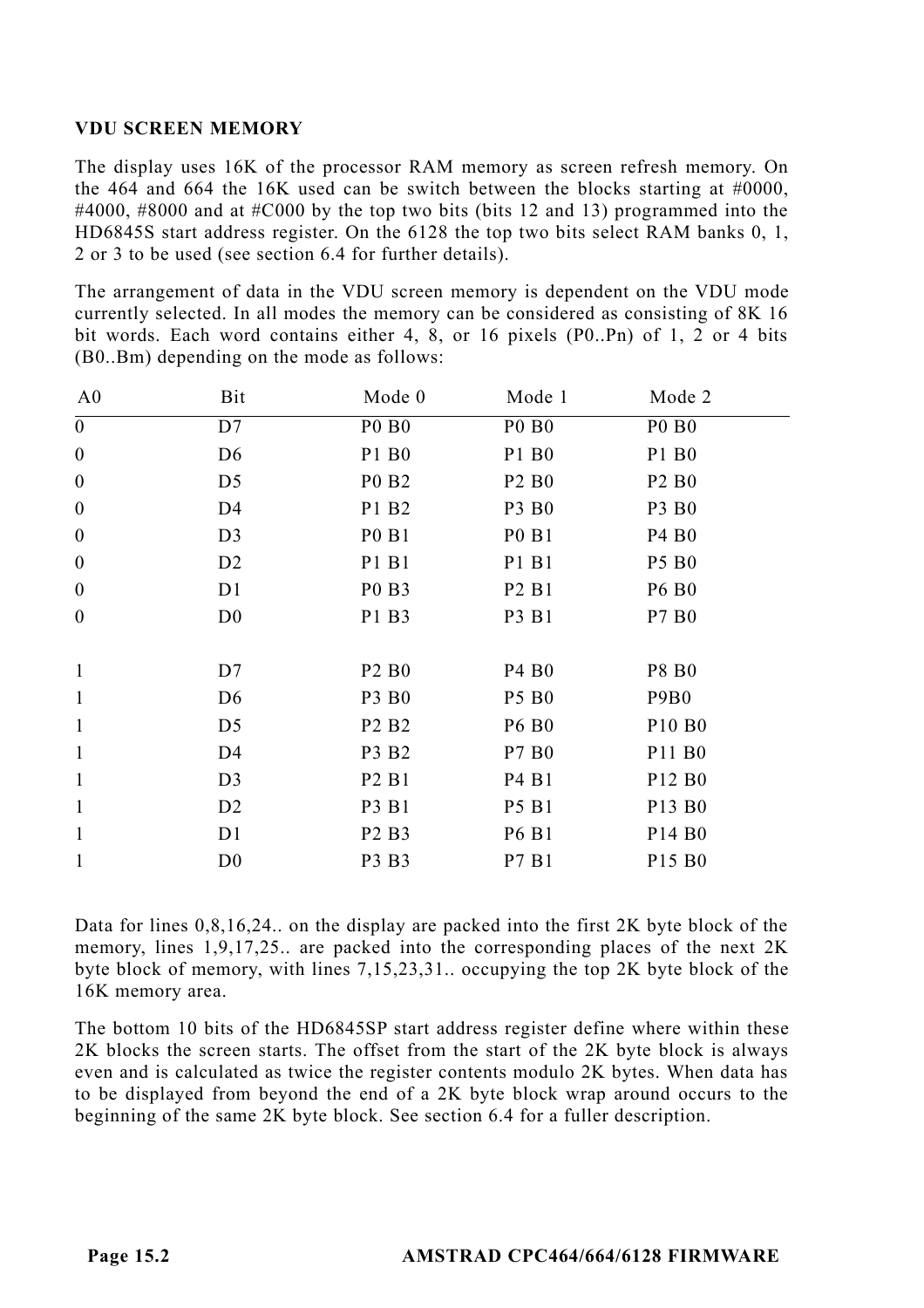## **C. AY-3-8912 Programmable Sound Generator.**

The PSG is accessed using ports A and C of the μPD8255 device. Note that when writing or loading address to the AY-3-9812 the maximum duration of the write or load address command with BDIR high is 10 microseconds. The clock input to the sound generator is exactly 1.00 MHz. The BC2 signal is tied permanently high. On power-up the I/O port should be programmed to input mode.

The user is advised to use the firmware routine MC SOUND REGISTER to write to the PSG.

## **D. HD6845S CRT Controller (HD6845S CRTC).**

The character clock to the CRTC occurs for every two bytes fetched from memory, i.e. every 1.0 microseconds. The first byte of a pair has an even address, the second has an odd address. In normal operation the internal registers are set up as follows:

| Register | Function                 | PAL      | SECAM    | <b>NTSC</b> |
|----------|--------------------------|----------|----------|-------------|
| $\theta$ | Horizontal Total         | 63       | 63       | 63          |
|          | Horizontal Displayed     | 40       | 40       | 40          |
| 2        | Horizontal Sync. Posn.   | 46       | 46       | 46          |
| 3        | Vsync., Hsync. widths    | #8E      | #8E      | #8E         |
| 4        | Vertical Total           | 38       | 38       | 31          |
| 5        | Vertical Total Adjust    | $\theta$ | $\theta$ | 6           |
| 6        | Vertical Displayed       | 25       | 25       | 25          |
|          | Vertical Sync. Posn.     | 30       | 30       | 27          |
| 8        | Interlace and Skew       | $\theta$ | $\theta$ | $\theta$    |
| 9        | Max. Raster Address      | 7        | 7        | 7           |
| 10       | Cursor Start Register    | X        | X        | X           |
| 11       | <b>Cursor End Raster</b> | X        | X        | X           |
| 12       | Start Address (H)        | X        | X        | X           |
| 13       | Start Address (L)        | X        | X        | X           |
| 14       | Cursor $(H)$             | X        | X        | X           |
| 15       | Cursor $(L)$             | X        | X        | X           |
|          |                          |          |          |             |

In the above table the numbers for PAL and SECAM standards are identical.

For information on the NTSC Register 5 see Appendix XIII.

Note that X indicates that software may vary these numbers during device operation. The firmware only makes use of the start address register which is used to set the screen base and offset.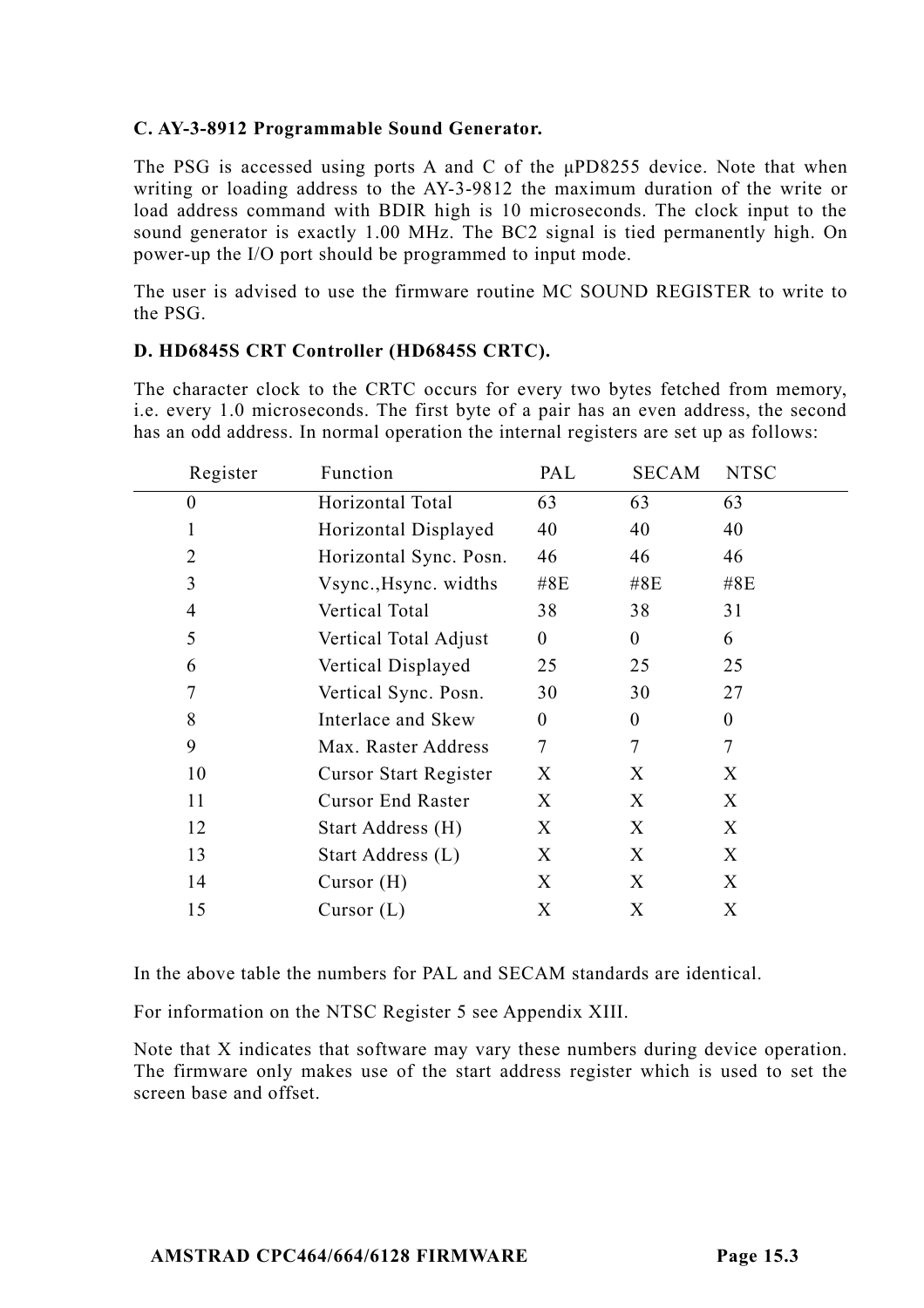## **E. Video Gate Array.**

The software must access this device in order to control the enabling and disabling of ROMs, the mode of operation of the VDU and also to load colour information for 'inks' into the palette memory. One I/O channel is used for all commands, the top two bits of data specifying the command type as follows:

| Bit 7 | Bit 6 | Use.                               |
|-------|-------|------------------------------------|
|       |       | Load palette pointer register.     |
|       |       | Load palette memory.               |
|       |       | Load mode and ROM enable register. |
|       |       | Bank Switching Register on CPC6128 |

## **MODE AND ROM ENABLE REGISTER**

This write-only register controls the VDU mode and ROM enabling as follows:

| Bit 7:   |                          |
|----------|--------------------------|
| Bit $6:$ | 0                        |
| Bit 5:   | ** Reserved ** (Send 0)  |
| Bit 4:   | Clear raster 52 divider. |
| Bit 3:   | Upper half ROM disable.  |
| Bit 2:   | Lower half ROM disable.  |
| Bit 1:   | VDU Mode control MC1.    |
| Bit 0:   | VDU Mode control MC0.    |

writing a 1 to bit 4 clears the top bit of the divide by 52 counter used for generating periodic interrupts.

Modes are defined by the mode control pins as follows:

| MC1 | MC <sub>0</sub> | Mode                                   |  |
|-----|-----------------|----------------------------------------|--|
|     |                 | Mode 0, $160x200$ pixels in 16 colours |  |
|     |                 | Mode $1, 320x200$ pixels in 4 colours  |  |
|     |                 | Mode 2, $640x200$ pixels in 2 colours  |  |
|     |                 | $**$ Do not use $**$                   |  |

The gate array hardware synchronises mode changing to the next horizontal flyback in order to aid software that requires different parts of the screen to be handled in different modes.

On power-up and other system resets, the mode and ROM enable register is set to zero, enabling both halves of the ROM.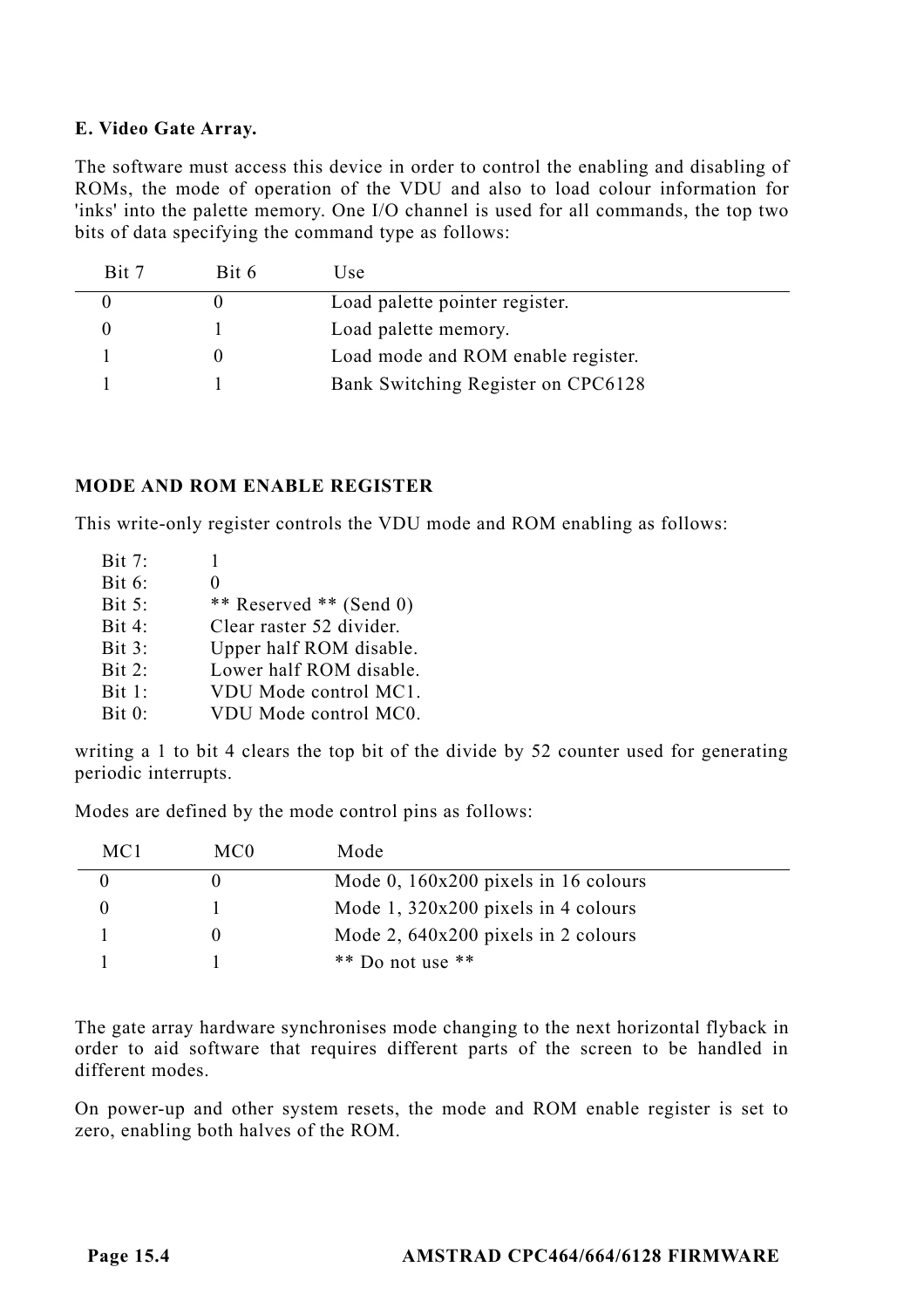# **PALETTE POINTER REGISTER**

This write-only register controls the loading of the VDU colour palette as follows:

 $Bit 7: 0$ Bit 6: 0 Bit 5: \*\* Reserved \*\* (Send 0)<br>Bit 4: Palette pointer PR4 Palette pointer PR4. Bit 3: Palette pointer PR3. Bit 2: Palette pointer PR2. Bit 1: Palette pointer PR1. Bit 0: Palette pointer PR0.

Bits PR0 to PR3 select which ink is to have its colour loaded, providing bit PR4 is low. If bit PR4 is high then bits PR0 to PR3 are ignored and the border ink colour is loaded.

# **PALETTE MEMORY**

This write-only memory controls the VDU colour palette as follows:

 $\text{Bit } 7$  0 Bit 6: 1 Bit 5: \*\* Reserved \*\* (Send 0) Bit 4: Colour data bit CD4. Bit 3: Colour data bit CD3. Bit 2: Colour data bit CD2. Bit 1: Colour data bit CD1. Bit 0: Colour data bit CD0.

The ink entry pointed at by the palette register is loaded with the colour sent on this channel. The number of colours that need to be loaded ranges from 2 colours in mode 2 to 16 colours in mode 0. In addition to loading the colours an extra colour data byte must be sent to this channel to define the border colour. On power-up and other system resets the contents of the palette are undefined, but the border colour is set to BLACK, to avoid unsightly effects on power-up.

The 32 colour codes are decoded to drive the RGB signals, producing 27 different colours. The hardware colours are listed in Appendix V.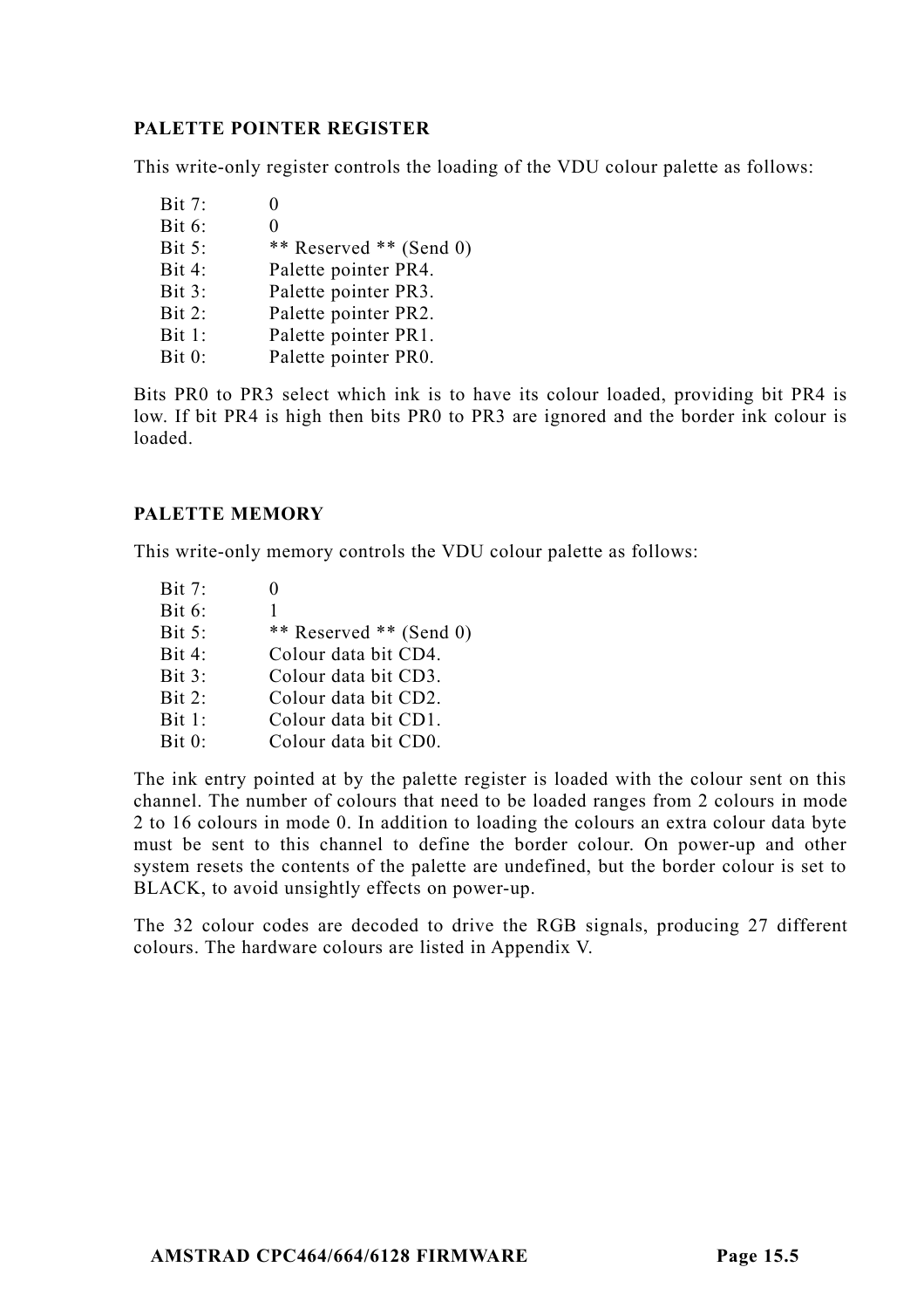# **BANK SWITCHING REGISTER (CPC6128 only)**

This write-only register controls the layout of the bank switchable RAM as follows:

| Bit 7:           | ı                       |
|------------------|-------------------------|
| Bit 6:           |                         |
| Bit 5:           | ** Reserved ** (Send 0) |
| Bit 4:           | 0                       |
| Bit 3:           | 0                       |
| $\text{Bit } 2:$ | X                       |
| Bit 1:           | X                       |
| Bit 0:           | x                       |

The xxx appearing on bits 0, 1, and 2 is the code for the selected bank layout, detailed as follows:

|         | Code | 0        |   | 2 | 3        | 4        | 5        | 6        |          |
|---------|------|----------|---|---|----------|----------|----------|----------|----------|
| Address |      |          |   |   |          |          |          |          |          |
|         |      |          |   |   |          |          |          |          |          |
| #C000   |      | 3        |   |   | 7        | 3        | 3        | 3        | 3        |
| #8000   |      | 2        |   | 6 | 2        | 2        | 2        | 2        | 2        |
| #4000   |      |          |   | 5 | 3        | 4        | 5        | 6        |          |
| #0000   |      | $\theta$ | 0 | 4 | $\theta$ | $\bf{0}$ | $\theta$ | $\theta$ | $\bf{0}$ |
|         |      |          |   |   |          |          |          |          |          |

Selecting Code 0 (The number sent to the Bank Switch Register would be #C0) will switch the normal default bank layout, i.e. Banks 0..3.

The other 64k can be accessed by selecting codes 4..7. These switch one of the other 16k blocks into area #4000. See section 2.5 for more details.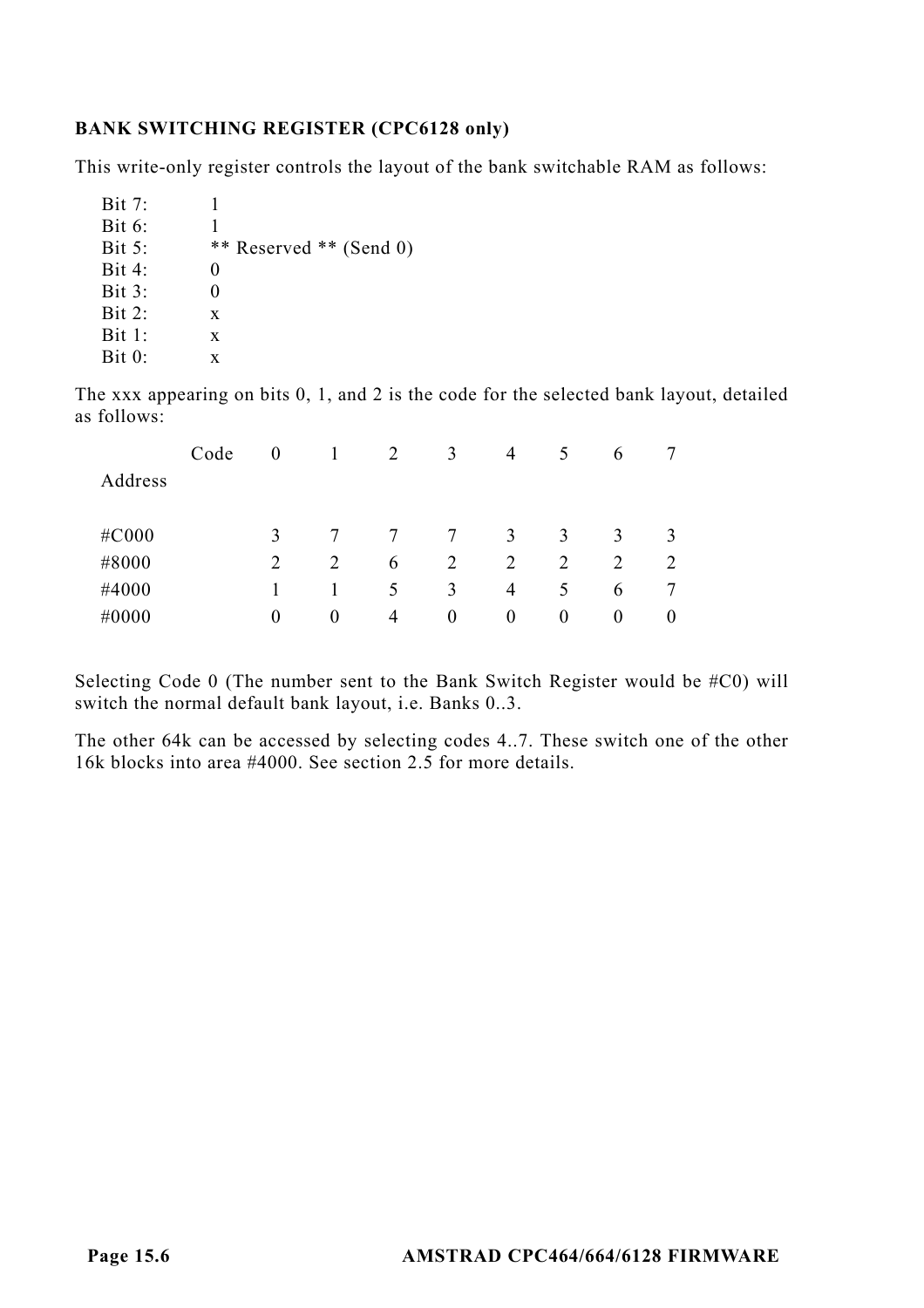## **F. μPD8255 Parallel Peripheral Interface.**

The PPI as well as the 8 port pins on the PSG are used to interface to the keyboard and to control and sence miscellaneous signals on the processor board. Port A must be programmed either to input or to output in mode 0 since this port is used for reading and writing to the PSG. Port B must be programmed to input in mode 0, Port C must be programmed to output in mode 0 on both halves.

Circuitry is provided around the PPI to reset it during system reset. For details of the operation of the μPD8255 see the NEC product specification.

## CHANNEL A (Input or Output)

| Bit $6$ :<br>Data/Address DA6 connected to AY-3-8912. |  |
|-------------------------------------------------------|--|
|                                                       |  |
| Bit $5:$<br>Data/Address DA5 connected to AY-3-8912.  |  |
| Bit 4:<br>Data/Address DA4 connected to AY-3-8912.    |  |
| Bit 3:<br>Data/Address DA3 connected to AY-3-8912.    |  |
| Bit 2:<br>Data/Address DA2 connected to AY-3-8912.    |  |
| Bit 1:<br>Data/Address DA1 connected to AY-3-8912.    |  |
| Bit 0:<br>Data/Address DA0 connected to AY-3-8912.    |  |

CHANNEL B (Input only)

- Bit 7: Datacorder cassette read data.
- Bit 6: Centronics busy signal.
- Bit 5: Not expansion port active signal.
- Bit 4: Not option link LK4.
- Bit 3: Not option link LK3.
- Bit 2: Not option link LK2.
- Bit 1: Not option link LK1.
- Bit 0: Frame flyback pulse.

The option links, LK1..LK4 are factory set. LK4 is fitted for 60 Hz T.V. standards and omitted for 50 Hz standards.

CHANNEL C (Output only)

- Bit 7: AY-3-8912 BDIR signal.
- Bit 6: AY-3-8912 BC1 signal.
- Bit 5: Datacorder cassette write data.
- Bit 4: Datacorder cassette motor on.
- Bit 3: Keyboard row select KR3.
- Bit 2: Keyboard row select KR2.
- Bit 1: Keyboard row select KR1.
- Bit 0: Keyboard row select KR0.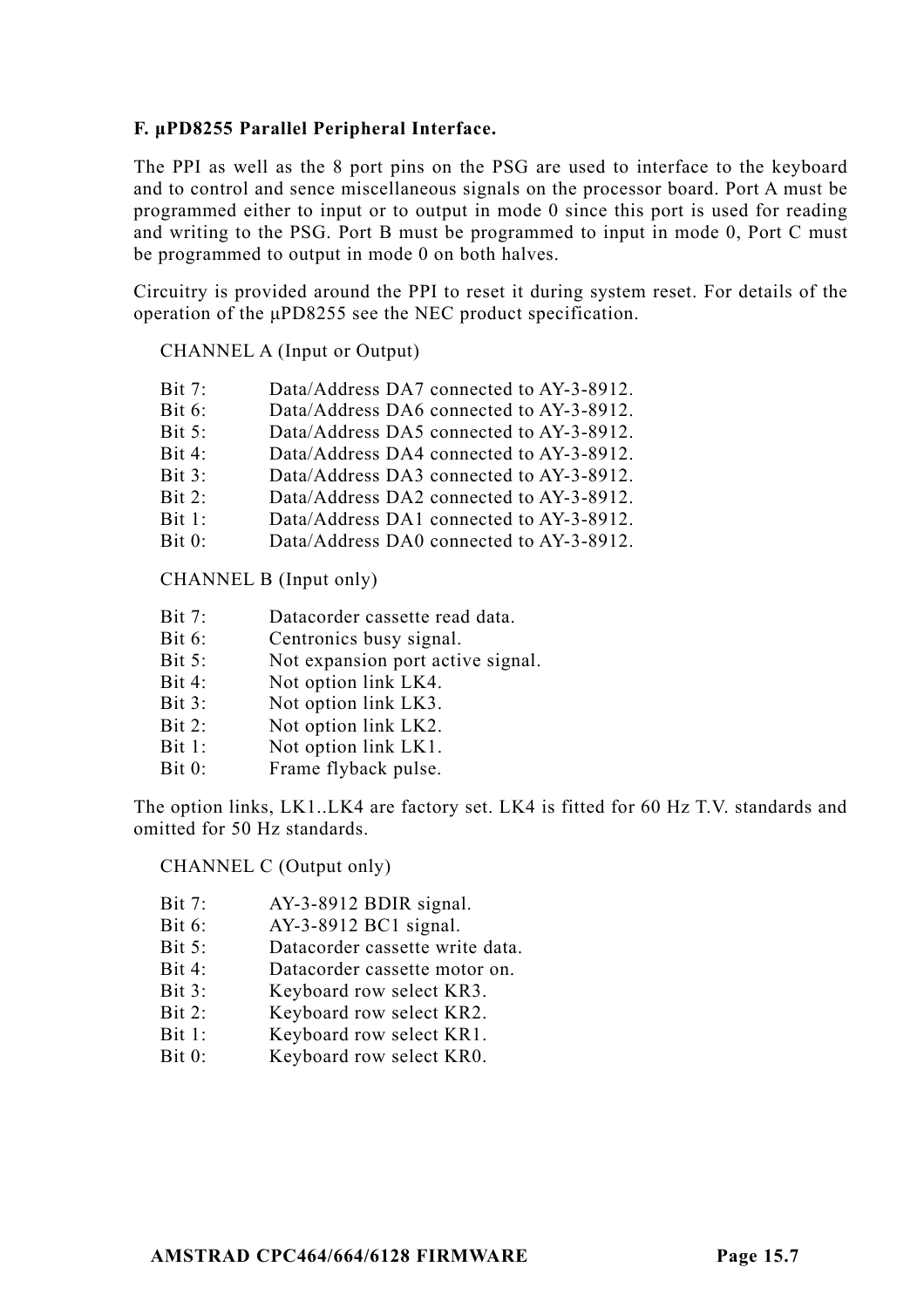## **G. Centronics Port Latch.**

This latch is loaded with data by output commands to the correct I/O channel. It cannot read. Note that the timing requirements on Centronics interfaces generally specify that the data must be present on the seven data lines at least 1 microsecond before the strobe is made active and must remain valid for at least 1 microsecond after the strobe returns inactive. The duration of the strobe must be between 1 and 500 microseconds. The busy signal can be inspected as soon as the strobe is inactive in order to determine when more data can be sent.

Bit 7: Centronics strobe signal  $(1 = active)$ . Bit 6: Data 7 to Centronics port. Bit 5: Data 6 to Centronics port. Bit 4: Data 5 to Centronics port. Bit 3: Data 4 to Centronics port. Bit 2: Data 3 to Centronics port. Bit 1: Data 2 to Centronics port. Bit 0: Data 1 to Centronics port.

On power-up and other system resets the outputs of this latch are all cleared.

## **H. Keyboard and Joysticks.**

The keyboard and joystick switches are sensed by selecting one of ten rows using the four control bits on channel C of the PPI and reading the data from the PSG parallel port using port A of the PPI.

The keyboard and joystick switches are arranged in a 10 by 8 matrix. One of ten rows is selected using the code on KR0..KR3 and the eight bits of data are then read in parallel on a parallel port as described above. A switch is active (closed) if the corresponding data bit is a logic 0.

The key number associated with each key (see Appendix I) is constructed as follows:

|  | .ow number |  | t number |  |
|--|------------|--|----------|--|

Thus the key that is associated with bit 5 in row 4 has key number 37  $(4 * 8 + 5)$ .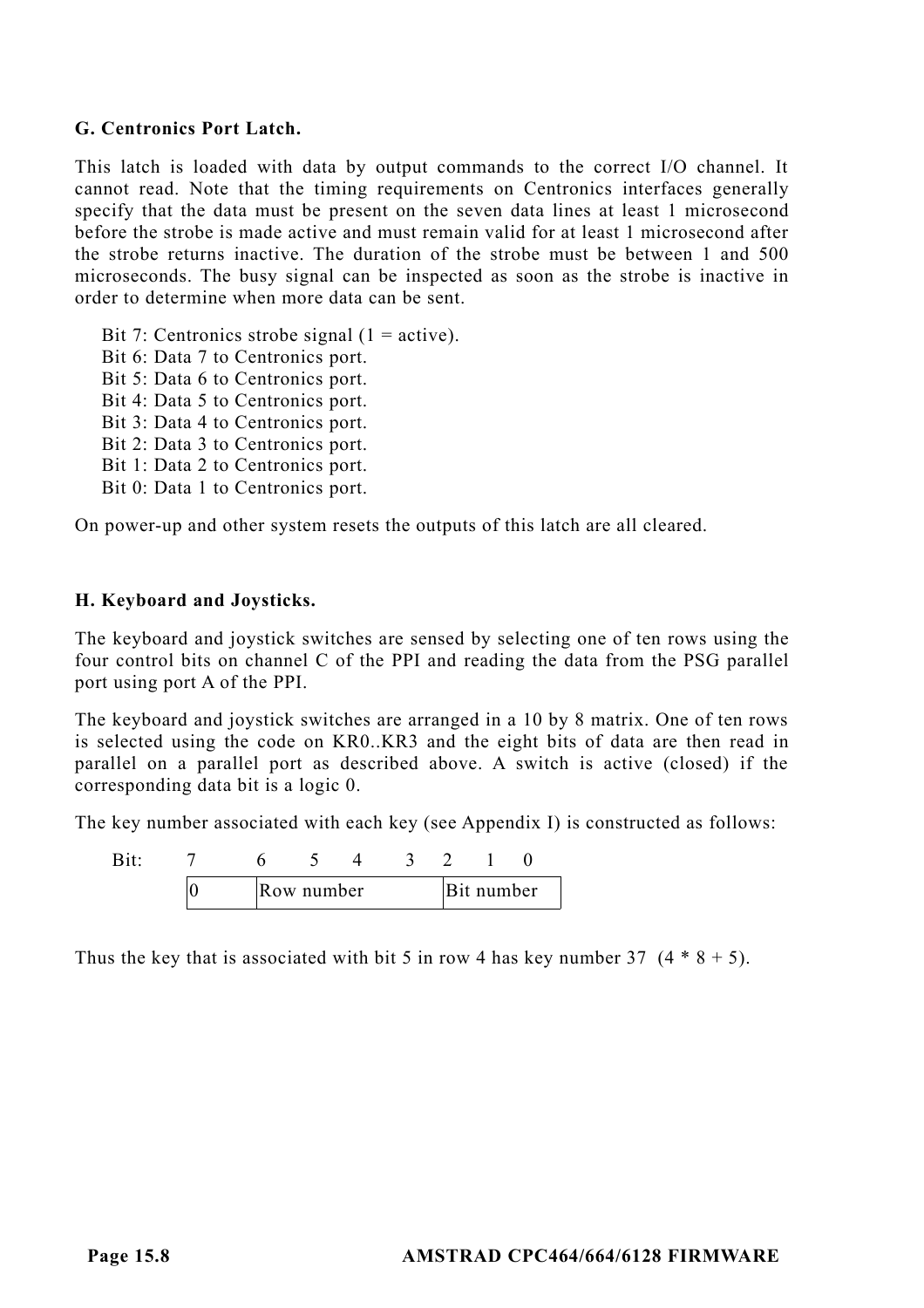## **I. Disc Interface.**

## **Floppy Disc Controller**

The controller uses an NEC type μPD765A Floppy Disc Controller IC to connect to the disc drives. Only two disc drives are supported, since the US1 line from the μPD765A is ignored. This results in two disc drives being accessed as drives 0 (zero) and 1 (one) and again as drives 2 and 3. The controller supports both single and double sided and single and double density mini-floppy disc drives. Note that the clock frequency supplied to the μPD765A CLK pin is 4.00 MHz rather than the 8.00 MHz used with larger disc drives.

The full facilities described in the NEC data sheet for the  $\mu$ PD765A are available with the exception of interrupts and DMA which are not supported.

# **Expansion ROM.**

The disc ROM is normally number  $#07$ , bit may be set to  $#00$  by cutting option trace LK1 in the case of the DDI-1, LK7 in the case of the 664, LK201 in the case of the 6128.

The EXP signal (pin 48), of the 50 way expansion connector, is grounded when the disc ROM number is #07 in order that this address can be avoided by other expansion peripherals. A 200 nanosecond 27128 type EPROM or ROM is normally used, and may be fitted in a DIL socket in some machines.

Option traces LK2 and LK3 are manufacturing options for write pre-compensation. They should not be needed by the user.

# **Motor Control.**

Writing to channel #FA7E starts and stops the disc drive motors. Writing #00 will stop the motors, #01 will start the motors. On power-up and other system resets the motors are not stopped.

## **Electrical Levels:**

All electrical levels on the controller are TTL compatible. Signals originating in the drives are terminated by 680 ohm resistors to +5v at the controller and received with gates with input hysteresis. The maximum permissible cable length is .075 metre.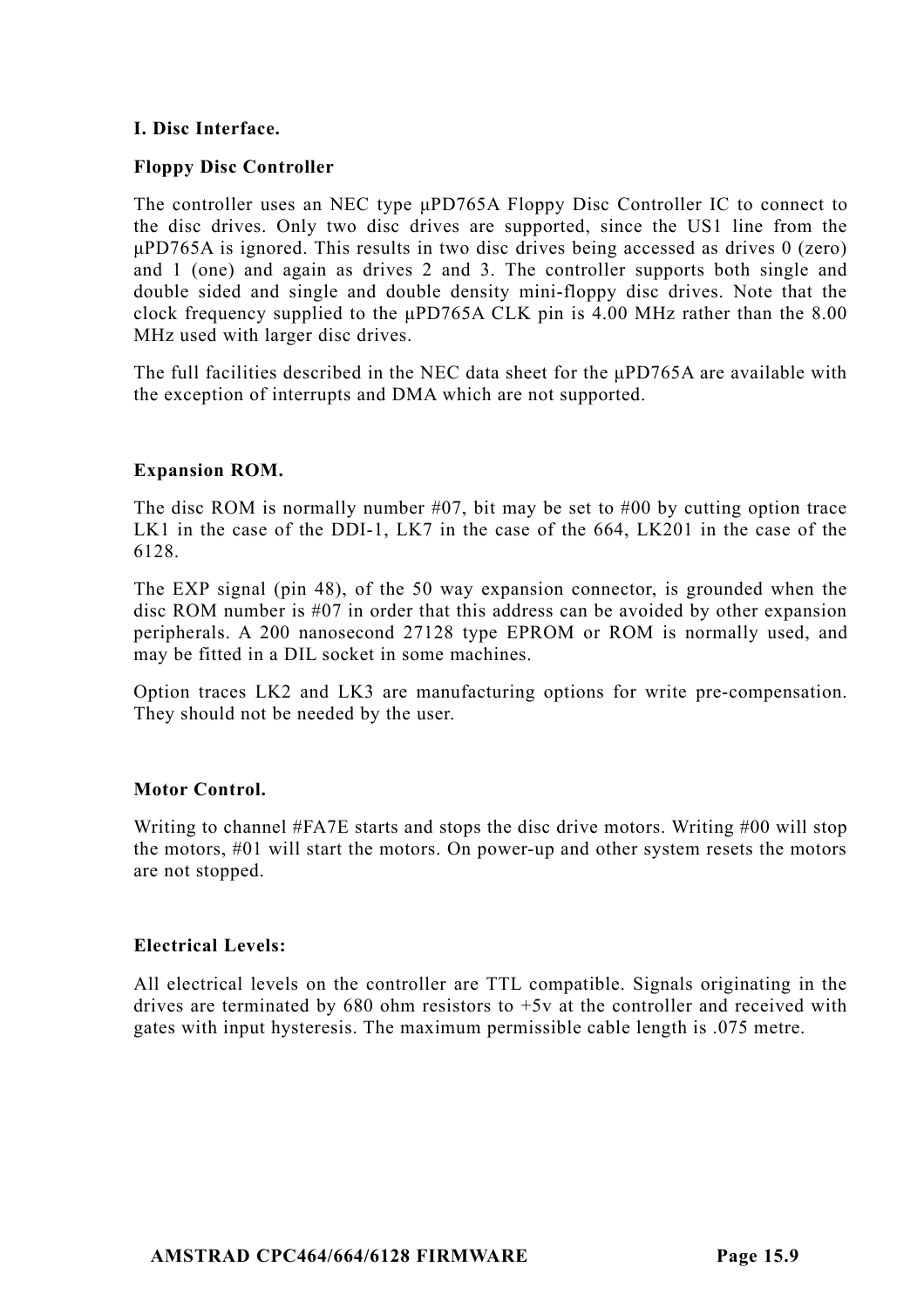## **Using Other Disc Drives**

It is possible to use other disc drives with the CPC range of computers (or the DDI-1), in particular  $5\frac{1}{4}$ " drives. Some hardware knowledge will be required. The following gives some advice and information which should assist in using a different drive.

If Drive A: the 5V power should be supplied to pins 2, 4, 6 and 14 of the 5¼" drive after ensuring that any existing connections to the drive circuitry have been removed.

If Drive B: no terminating resistor should be installed.

The drive MUST have a 'READY' signal on pin 34.

The drive will require its own power supply.

The extra cable should be as short as possible and should consist of a cablemounted male connector (to mate with the female socket connector on the cable from the interface), all 34 conductors and, normally, a 34 way double-sided card edge connector (to mate with the 5¼" drive).

The step rate, motor on and off timeout may have to be changed, see, in the case of CP/M 2.2, the SETUP utility.

A drive such as the Shugart 201 is not suitable since it does not have a ready signal, but one such as the Chinon F 051-MD is suitable.

#### **Pin Arrangement**

All odd numbered pins are pulled to ground (GND). All signals are active low.

| PIN No. | SIGNAL           |
|---------|------------------|
| 2       | $+5V$            |
| 4       | $+5V$            |
| 6       | $+5V$            |
| 8       | <b>INDEX</b>     |
| 10      | Drive select 0   |
| 12      | Drive select 1   |
| 14      | $+5V$            |
| 16      | Motor On         |
| 18      | Direction Select |
| 20      | Step             |
| 22      | Write Data       |
| 24      | Write Gate       |
| 26      | Track 0          |
| 28      | Write Protect    |
| 30      | Read Data        |
| 32      | Side 1 Select    |
| 34      | Ready            |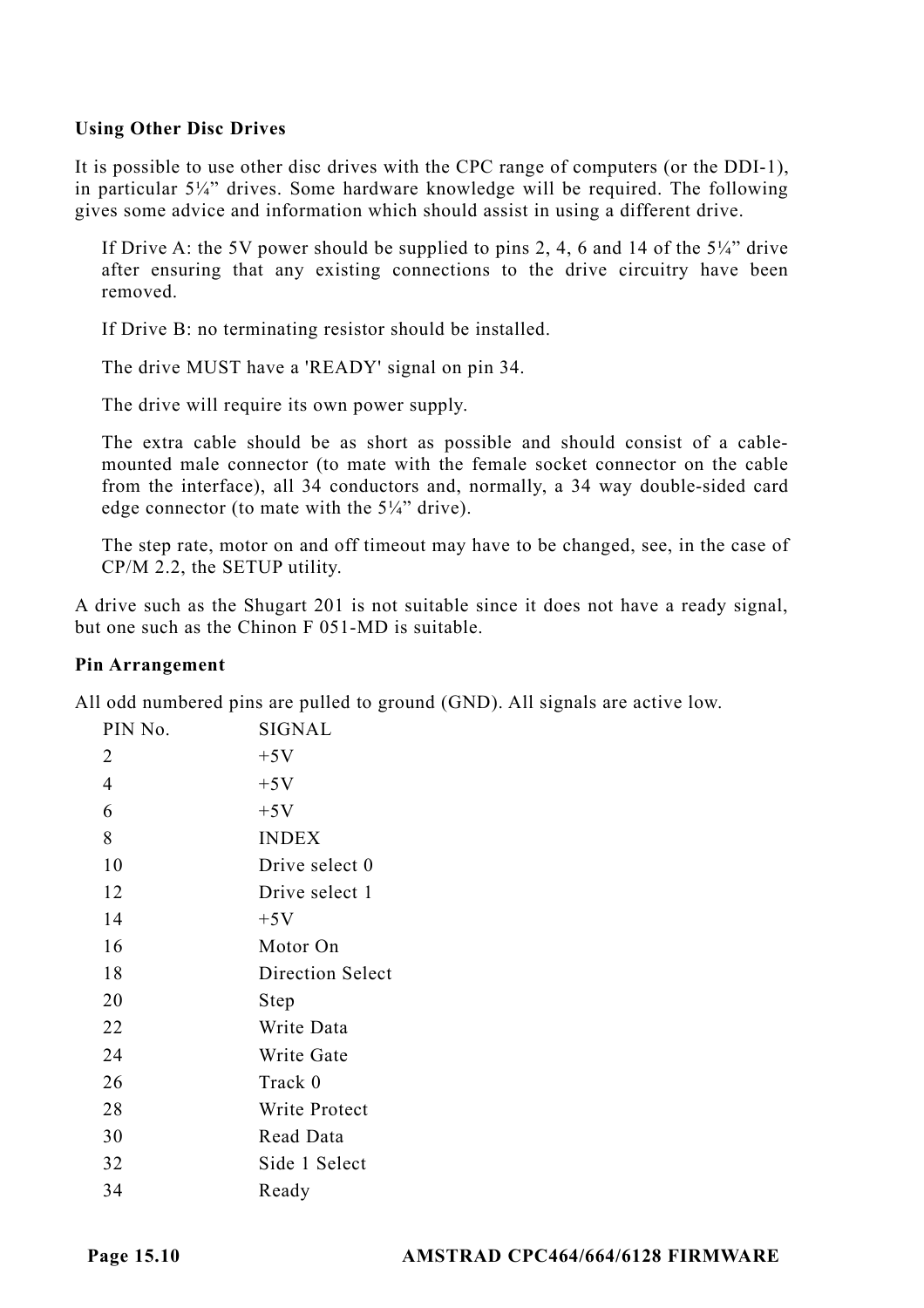## **J. Serial Interface**

The BIOS supports a two channel asynchronous serial interface. The interface is an optional extra for the CPC 464/664/6128 computers. This section describes the recommended hardware configuration for the serial interface such that, if fitted, it can be driven by the BIOS.

The interface consists of a Zilog Z80A SIO/0 or Z80A DART together with an Intel 8253 programmable interval timer. The 8253 is used as a Baud rate generator as follows:

Timer 0 generates the transmit clock for channel A of the SIO.

Timer 1 generates the receive clock for channel B of the SIO.

Timer 0 generates both transmit and receive clocks for channel B of the SIO.

It is assumed that the CLK inputs to all three channels of this device are driven by a 2.0(0.1%)MHz clock signal derived from the 4.0 MHz CPU clock. The GATE inputs to all three channels are tied permanently high.

NOTE: This is an optional extra for all machines.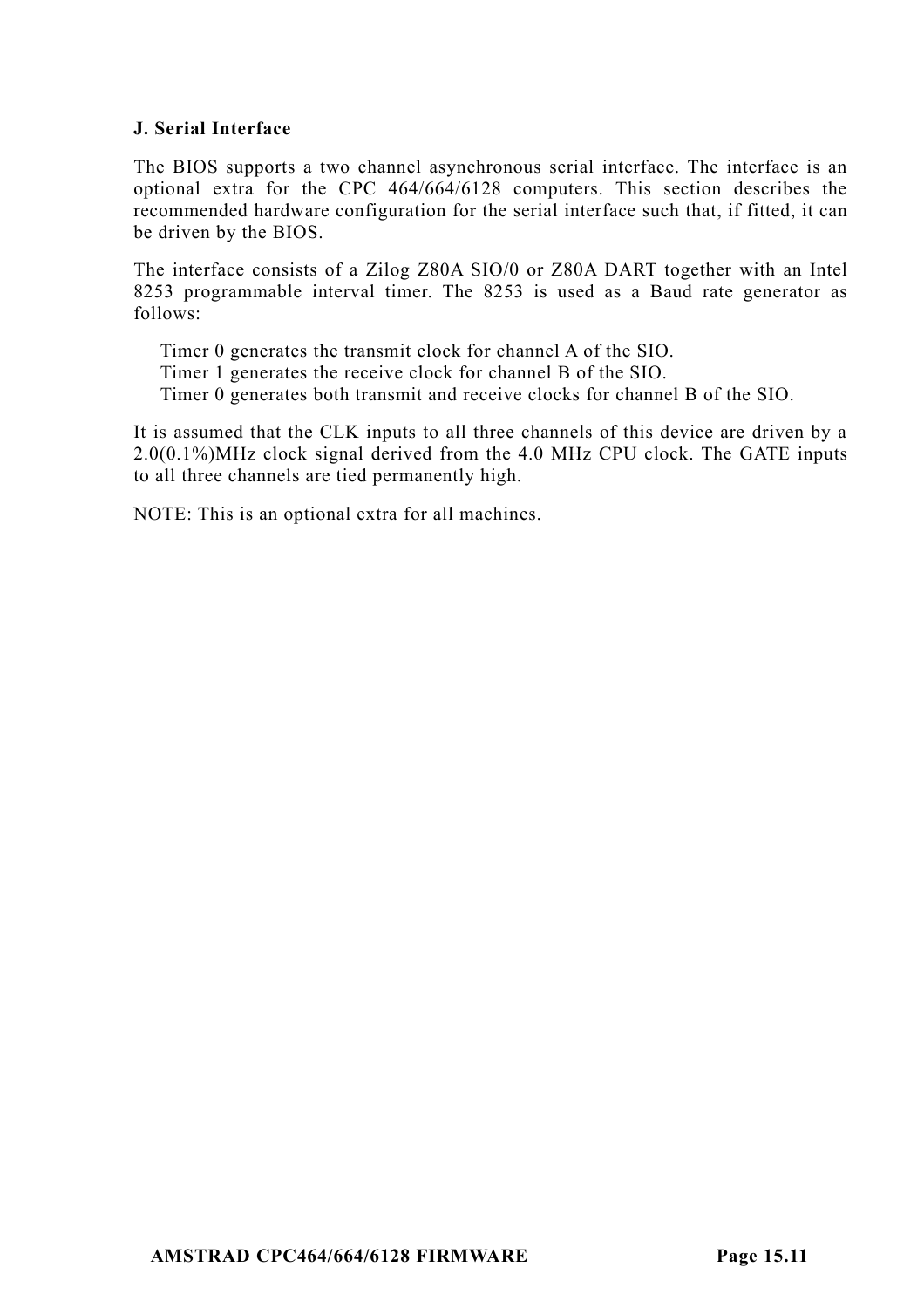# **K. I/O ports**

The following is a detailed list of the Z80 I/O used by the CPC range of computers.

| <b>PORT</b> | <b>OUTPUT</b>               | <b>INPUT</b>             |
|-------------|-----------------------------|--------------------------|
| #7Fx        | Video Gate Array            | ** Do not use **         |
| $\#$ BCxx   | HD6845 CRTC address         | ** Do not use **         |
| # $BDxx$    | HD6845 CRTC data            | ** Do not use **         |
| $\#$ BExx   | ** Do not use **            | Reserved for CRTC status |
| $\#BFxx$    | ** Do not use **            | HD6845 CRTC data         |
| # $DFxx$    | <b>Expansion ROM</b> select | ** Not used **           |
| #EFxx       | Centronics latch            | ** Do not use **         |
| #F4xx       | µPD8255 port A data         | µPD8255 port A data      |
| $\#F5xx$    | µPD8255 port B data         | µPD8255 port B data      |
| #F6xx       | µPD8255 port C data         | µPD8255 port C data      |
| $\#$ F7xx   | µPD8255 control             | ** Undefined **          |
| $\#F8xx$    | Expansion bus               | Expansion bus            |
| #F9xx       | Expansion bus               | Expansion bus            |
| #FAxx       | Expansion bus               | Expansion bus            |
| #FBxx       | Expansion bus               | <b>Expansion Bus</b>     |
| #FFxx       | ** Not used **              | ** Not used **           |

#### **Disc Interface**

| #FA7E   | Motor Control              | $**$ Not used $**$         |
|---------|----------------------------|----------------------------|
| #FB7E   | $**$ Not used $**$         | µPD765A Status Register    |
| $\#FBT$ | $\mu$ PD765A Data Register | $\mu$ PD765A Data Register |

## **Serial Interface**

| SIO Channel A Data    |
|-----------------------|
| SIO Channel A Control |
| SIO Channel B Data    |
| SIO Channel B Control |
| 8253 Load Counter 0   |
| 8253 Load Counter 1   |
| 8253 Load Counter 2   |
| 8253 Write Mode Word  |
|                       |

SIO Channel A Data SIO Channel A Control SIO Channel B Data SIO Channel B Control 8253 Read Counter 0 8253 Read Counter 1 8253 Read Counter 2

\*\* Not used \*\*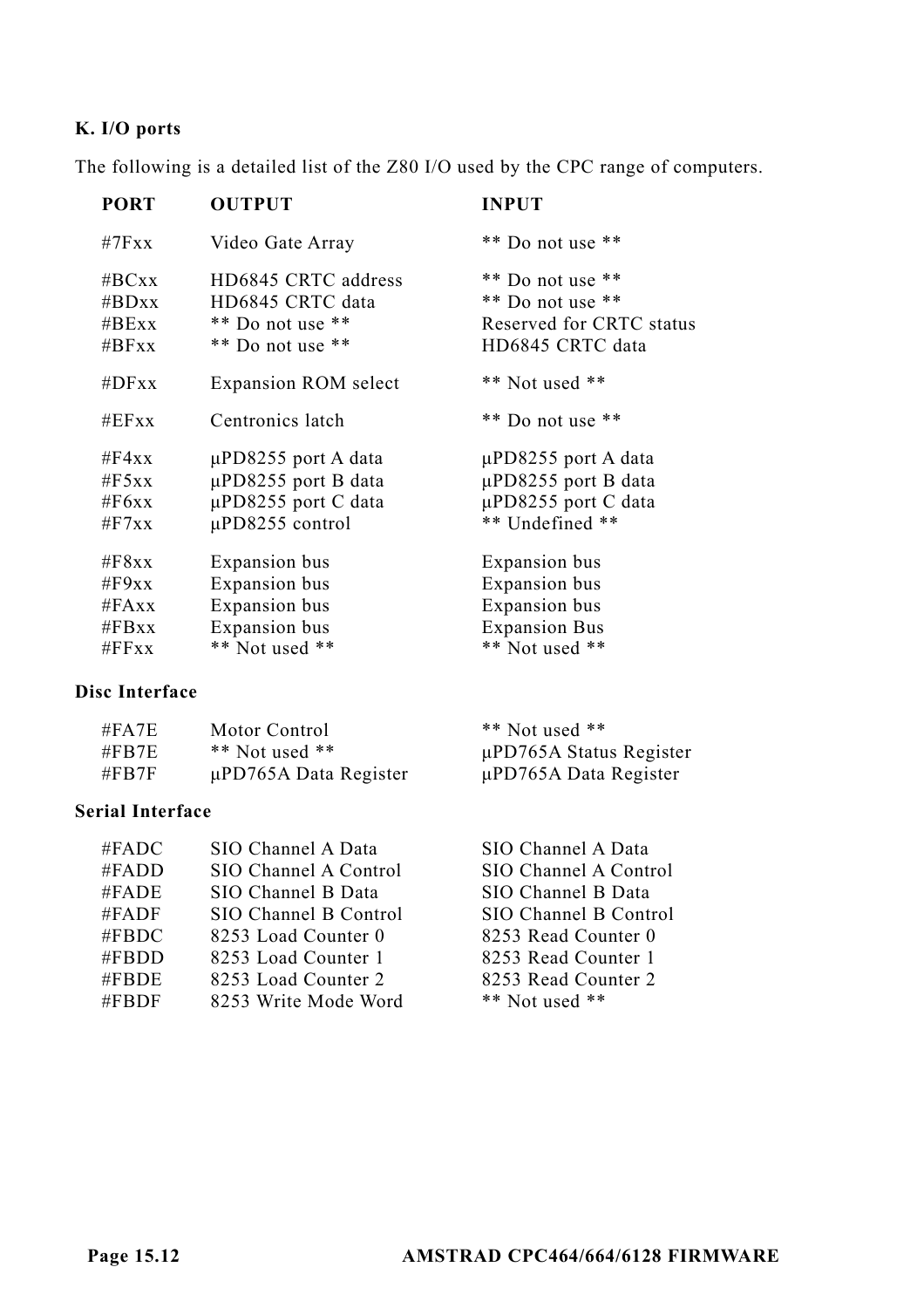Expansion bus I/O channels in the address range #F800 to #FBFF are reserved as follows:

| <b>ADDRESS</b> (A0A7) | <b>USE</b>                              |
|-----------------------|-----------------------------------------|
| #00#7B                | $**$ Do not use $**$                    |
| $#7C.$ $#7F$          | Reserved for Disc Interface.            |
| $\#80.$ $\#BB$        | $**$ Do not use $**$                    |
| $\#$ BC $\#$ BF       | Reserved for future use.                |
| $\#CO. \#DB$          | $**$ Do not use $**$                    |
| #DC#DF                | Reserved for communications interfaces. |
| #E0.,#FE              | Available for user peripherals.         |
| #FF                   | Reset peripherals.                      |
|                       |                                         |

#### **L. Hardware Variants**

There have been slight differences with the circuitry concerning the ULA in some of the CPC range of computers, but as long as legal values are used when accessing them, there should be no noticeable difference.

The firmware has been altered for a few foreign computers. The major changes have been to the character set (to provide a few new national characters) and to the characters available on the keyboard (to allow new characters to be entered), also some messages and version numbers have been changed. These foreign changes are detailed below.

#### **Spanish System**

#### **Character set**

#A1 matrix is set to  $\tilde{N}$ #AB matrix is set to ñ  $#A3$  matrix is set to Pts

#### Keyboard

- \* now generates Ñ
- : now generates ñ
- + now generates :
- { now generates \*
- } now generates +
- £ now generates Pts
- ( with control now generates {
- ) with control now generates  $\}$
- ! with control now generates  $\cdot$
- ? with control now generates  $\lambda$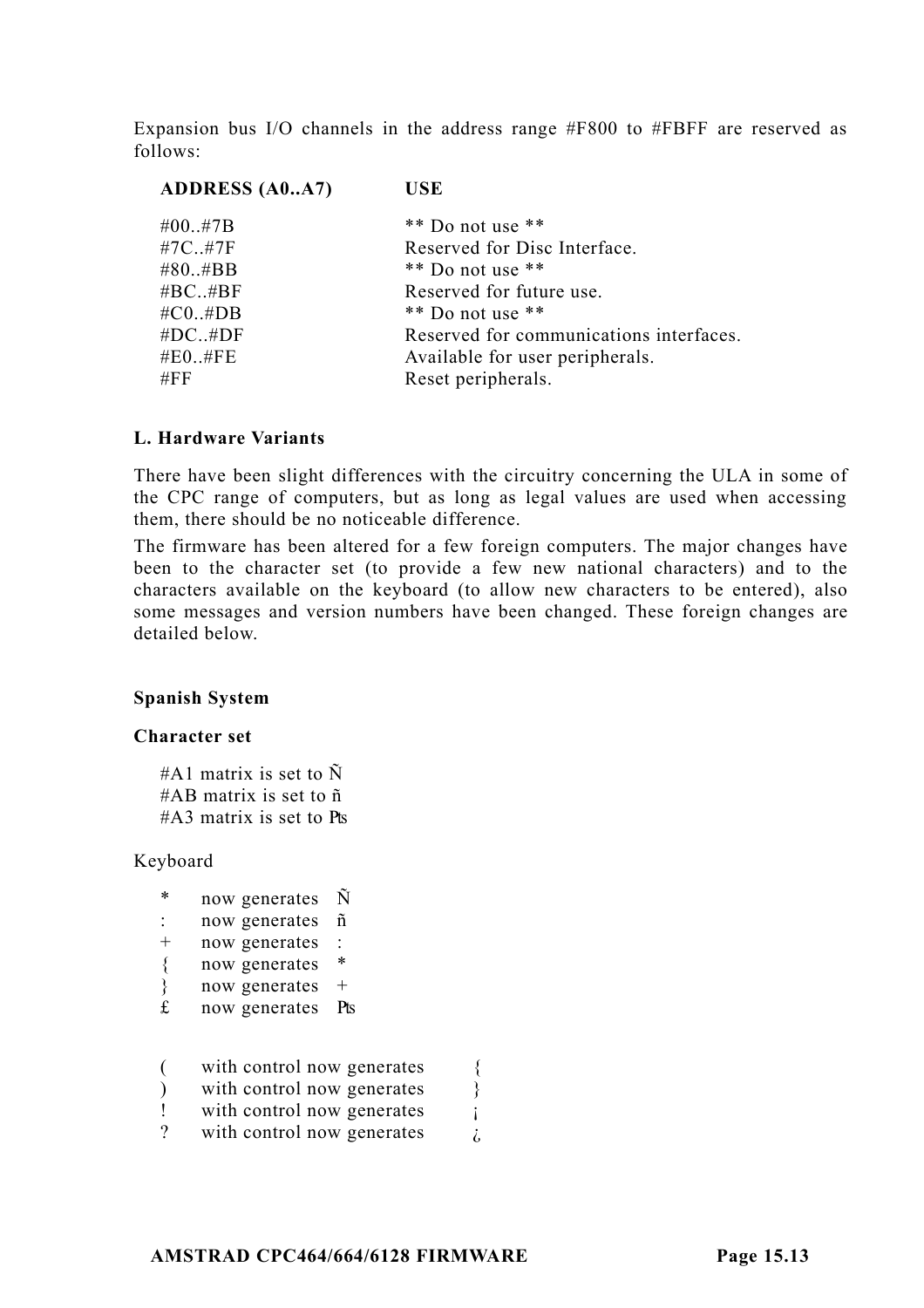Start Up Message

The V1 or V3 message at start-up has been changed to S1 or S3.

## Identification

The ROM modification byte (at location #C003 in the on-board ROM) is now 1, not 0.

## Printer

Certain Codes have been changed for the printer translations. CPC6128 printer codes are unchanged.

| CPC464 translations changed are: | #A1 -> #5C            |
|----------------------------------|-----------------------|
|                                  | #AB -> #7C            |
|                                  | #AE $\rightarrow$ #5D |
|                                  | #AF -> #5B            |
|                                  |                       |

## **Danish System**

Character Set

| $#30$ matrix is now 0 |   | (i.e. slash removed from zero)          |
|-----------------------|---|-----------------------------------------|
| $#5B$ matrix is now   | Æ |                                         |
| $#5C$ matrix is now   | Ø | $(i.e.$ letter O with slash through it) |
| $#5D$ matrix is now   | A | (i.e. letter A with $\degree$ accent)   |
| $#7B$ matrix is now   | æ | (i.e. lower case of #5B above)          |
| $#7C$ matrix is now   | ø | (i.e. lower case of #5C above)          |
| $\#7D$ matrix is now  | å | (i.e. lower case of #5D above)          |

## Keyboard

|          | now generates | Å    |
|----------|---------------|------|
|          |               |      |
| $\alpha$ | now generates | å    |
| {        | now generates |      |
|          | now generates | Ø)   |
| *        | now generates | Æ    |
|          | now generates | æ    |
| $^+$     | now generates | Ø    |
| ;        | now generates | ø    |
| ∤        | now generates | *    |
|          | now generates | ÷    |
|          | now generates | $^+$ |
|          | now generates | :    |

Control versions have moved with keys/chars (as expected).

Start Up Messages

The V1 or V3 message at start-up has been changed to d1 or d3.

## Identification

The ROM modification byte (at location #C003 in the on-board ROM) is now 2 and not 0.